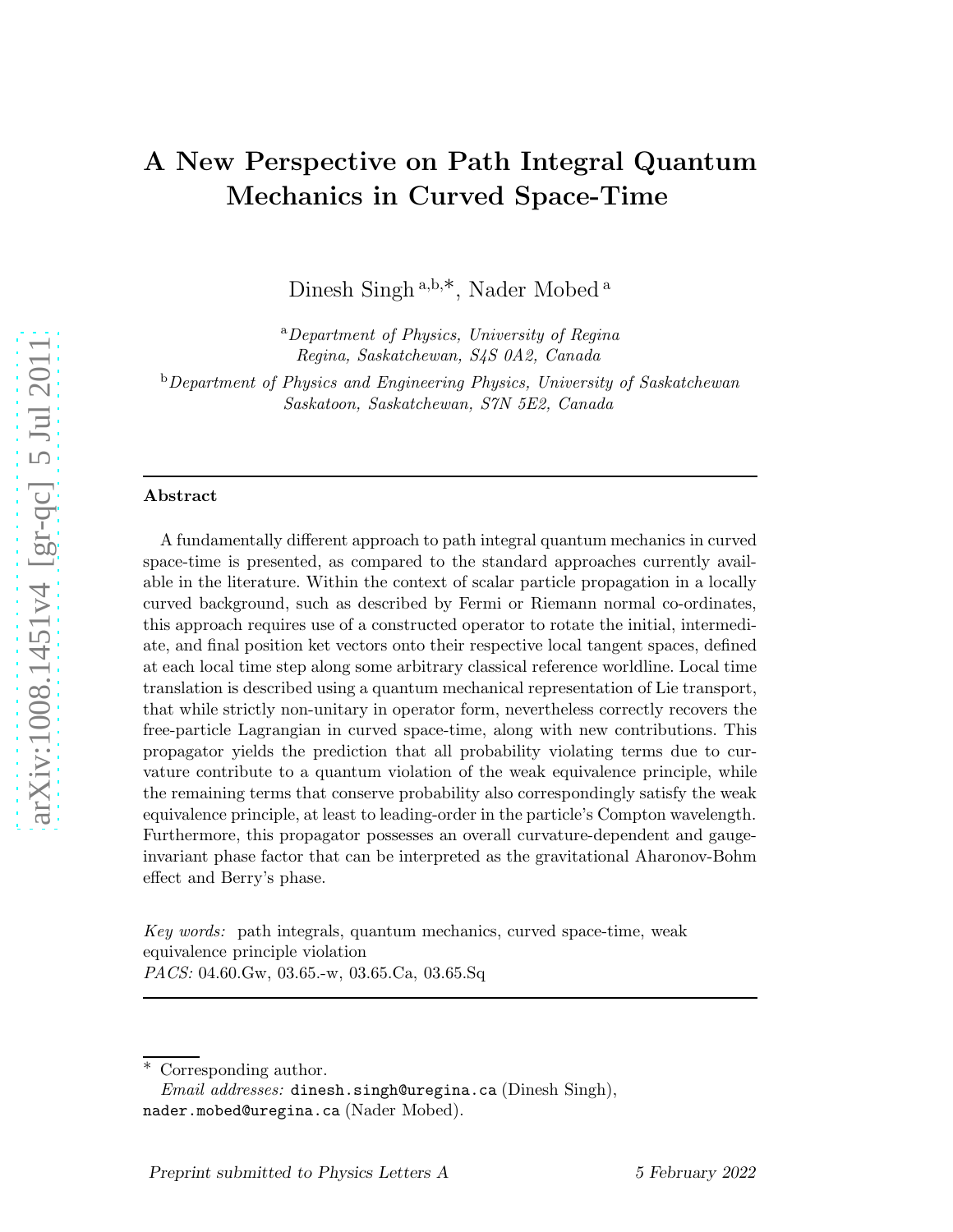## 1 Introduction

It is an undeniable fact that the Feynman path integral approach to quantum mechanics [1,2] has made significant contributions towards the present-day understanding of theoretical physics, especially in the study of subatomic particle theory, condensed matter, and statistical mechanics [3]. While as a computational tool within quantum mechanics it is arguably less relevant for physical problems that are much easier to solve via the standard canonical quantization approach, its inherent value comes from the physical insight it provides on the relationship between classical and quantum phenomena within a unified mathematical framework [5]. In terms of a conceptually intuitive view of quantum mechanics as a "sum-over-histories" for all possible classical worldlines in space-time, the path integral approach is well-suited for better understanding quantum phenomena in the presence of a classical gravitational background [6], which may lay the groundwork towards finding a self-consistent theory of quantum gravity.

At present, this ultimate goal has remained elusive for over 70 years, in no small part due to the lack of any physical data to provide grounding and direction for building the theory. Nonetheless, it can be argued that many useful theoretically-motivated efforts already exist, including the path integral approach. This is most evident through the pioneering efforts of DeWitt for developing much of the mathematical machinery now used for this avenue of searching for quantum gravity [7]. Within a more modest semiclassical context, such as quantum field theory in curved space-time, many advances have also taken place from applying a path integral approach—which avoids certain conceptual issues related to the loss of a global Poincar´e symmetry used to denote the inherent nature of particles—while recovering interesting physical consequences originally obtained by canonical methods.

Notwithstanding the standard approaches to path integral quantum gravity or quantum field theory in curved space-time  $[3,4,8-11]$ , there are a number of relevant conceptual questions to raise about the precise physical nature of quantum particle propagation in a non-trivial gravitational background. For example, to what extent does the curved space-time manifold have a mathematically smooth structure when applying the path integral approach? Is it possible to effectively perform the sum-over-histories when the intermediate classical paths deviate significantly from a classical geodesic? Is the presence of space-time torsion necessarily required to correctly define the path integral in curved space-time [3,4]? Are the intermediate classical paths required to preserve local causality or should they be free to trace out causality-violating worldlines, including ones that imply propagation into the local past [11]? To what extent can a coarse-grained skeletonized form of the path integral in curved space-time be identified with a truly continuum form in the limit as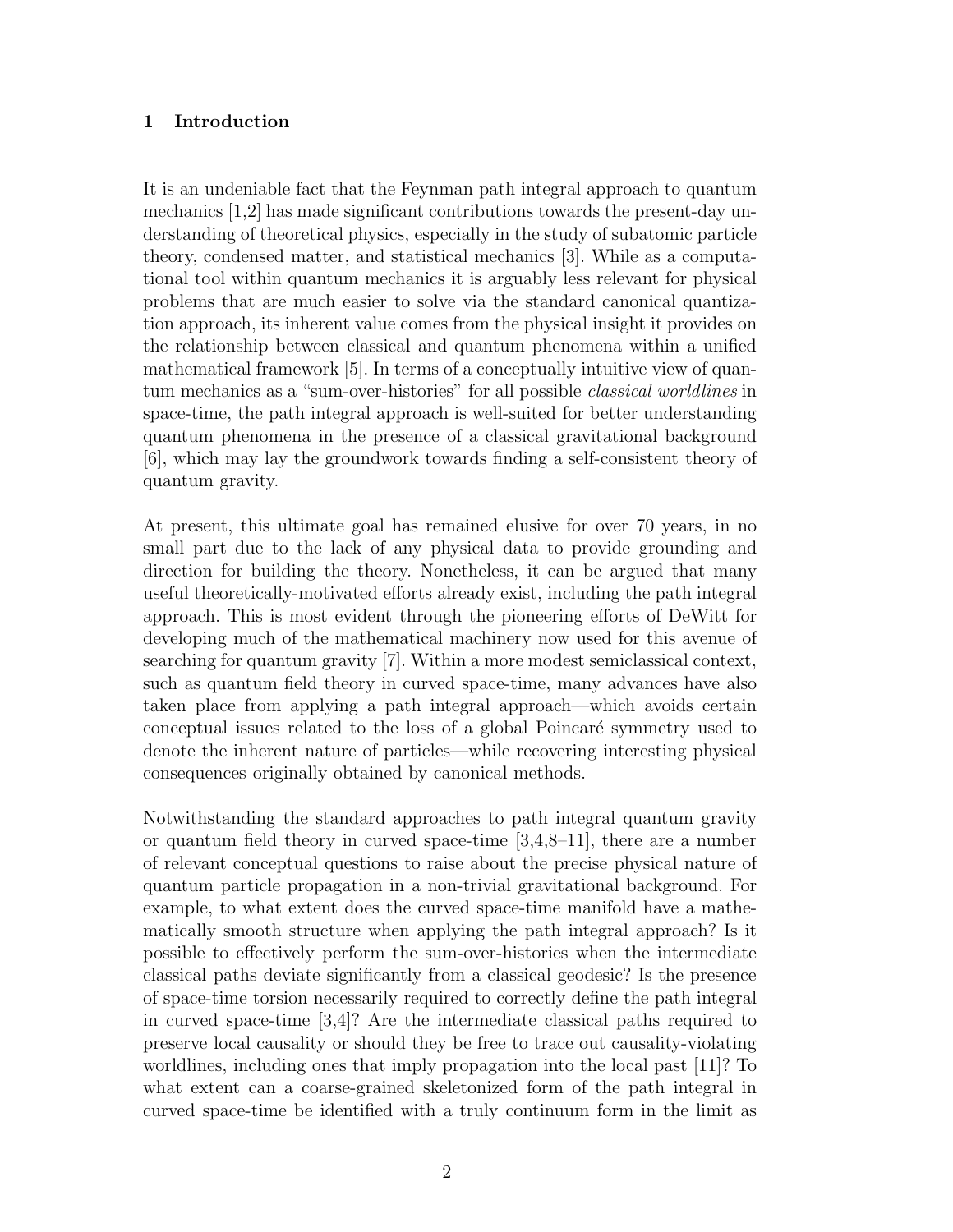

Fig. 1. A projection operator  $U_{\text{Proj.}}(\tau, x)$  is used to transform the position ket vector  $|x^{\mu}\rangle$ , defined with respect to Fermi or Riemann normal co-ordinates, into  $|\mathbf{X}_{(\mathbf{G})}^{\hat{\mu}}(\tau,\mathbf{x})| = U_{\text{Proj.}}(\tau,\mathbf{x}) |x^{\mu}\rangle$  that exists on a local tangent space defined at  $\tau$ . Proper time translation of  $|X^{\hat{\mu}}_{(G)}(\tau,x)\rangle$  is determined according to Lie transport with respect to a vector field  $\xi$  that is tangent to the reference worldline.

the finitely chosen time step becomes infinitesimally small? In the absence of physical data, it seems unclear whether any of these questions can be readily answered.

Instead of addressing these questions outright, the approach taken in this Letter is to consider the idea of path integral quantum mechanics for a scalar particle from a fundamentally different perspective, while simultaneously preserving Feynman's original vision to the best extent possible. This is done by formulating the problem in terms of either Fermi or Riemann normal coordinates and employing the orthonormal tetrad formalism [12] to relate all quantities with respect to local tangent spaces at successive local time steps. As a result of taking this approach, a number of interesting physical predictions emerge from the scalar particle propagator that are not readily evident in the more standard approaches found in the literature—while still preserving its expected properties in flat space-time. Potentially observable implications also appear for future consideration. Though full computational details of this approach will be forthcoming in a much longer publication [13], it is possible to still outline some of the essential features of this approach. All computations are performed assuming the curvature conventions of Misner, Thorne, and Wheeler [14]. As well,  $c = 1$  is assumed throughout.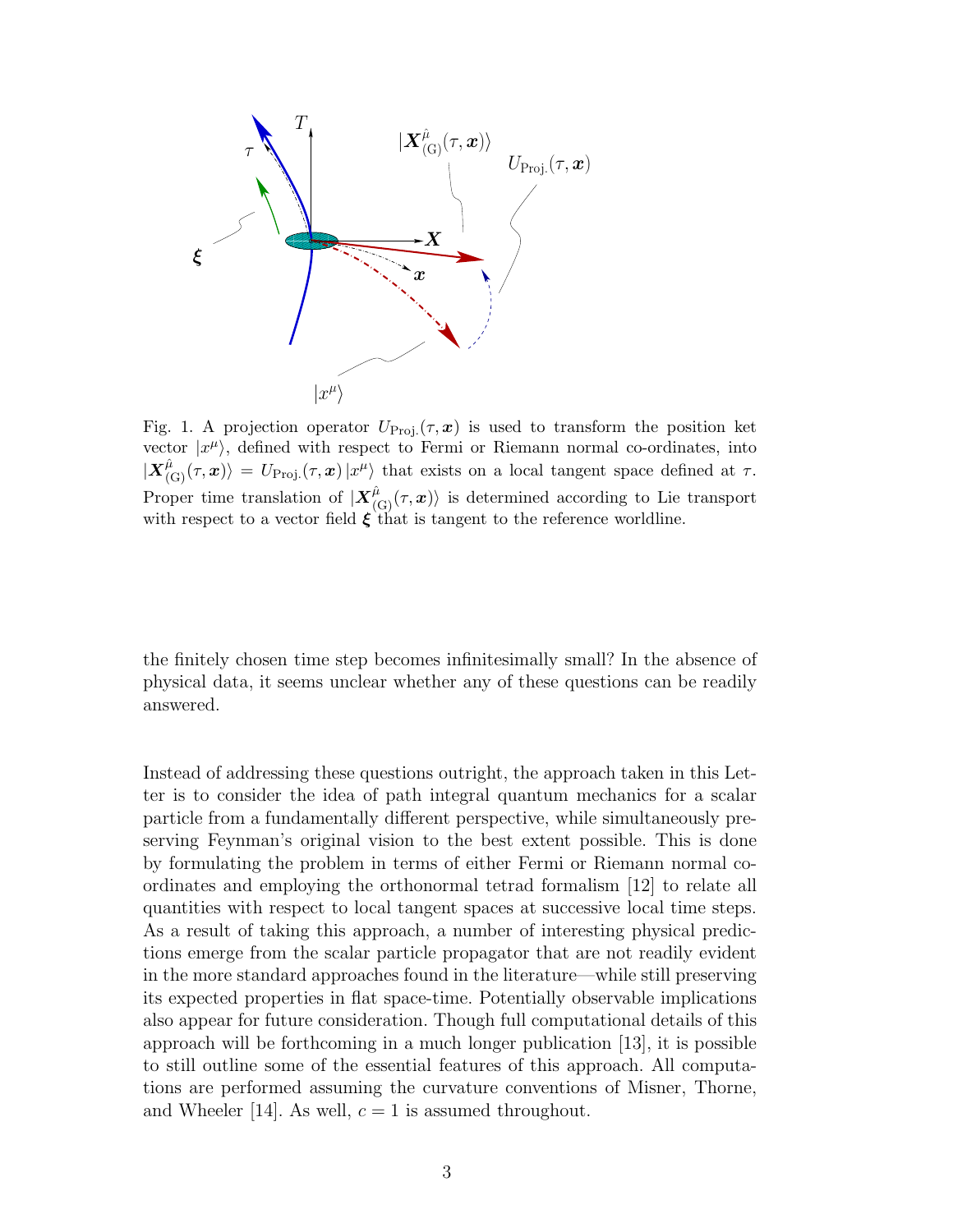## 2 Formalism

The key behind this new perspective follows from identifying a classical geometric description of position in Fermi or Riemann normal co-ordinates with an equivalent representation of a corresponding ket vector in Hilbert space. Suppose that  $x^{\mu} = (\tau, x(\tau))$  refers to the normal co-ordinate system and  $\bar{e}^{\hat{\mu}}{}_{\nu} = \delta^{\mu}{}_{\nu} + \tilde{R}^{\mu}{}_{\nu}$  is the orthonormal tetrad, such that hatted indices refer to a local Lorentz frame coinciding with the tangent space, and  $\tilde{R}^{\mu}{}_{\nu}$  is a twoindexed space-time curvature dependent contribution, not to be confused with the Ricci tensor. Given that  $g_{\mu\nu} = \eta_{\hat{\alpha}\hat{\beta}} \bar{e}^{\hat{\alpha}}{}_{\mu} \bar{e}^{\hat{\beta}}{}_{\nu} \approx \eta_{\mu\nu} + 2\tilde{R}_{(\mu\nu)}$ , it is straightforward to determine that [15]

$$
{}^{F}\tilde{R}^{\mu}{}_{\nu} = \left[\frac{1}{2} {}^{F}R^{\mu}{}_{lm0}(\tau) \,\delta^{0}{}_{\nu} + \frac{1}{6} {}^{F}R^{\mu}{}_{lmk}(\tau) \,\delta^{k}{}_{\nu}\right] \delta x^{l} \,\delta x^{m} \tag{1}
$$

in Fermi normal co-ordinates, while

$$
{}^{R}\tilde{R}^{\mu}{}_{\nu} = \frac{1}{6} {}^{R}R^{\mu}{}_{\alpha\beta\nu}(\tau) \,\delta x^{\alpha} \,\delta x^{\beta} \tag{2}
$$

is its counterpart in Riemann normal co-ordinates, where  $R^{\mu}{}_{\alpha\beta\nu}(\tau)$  is the local expression for the Riemann tensor, and  $\delta x^{\mu}$  is interpreted as a space-time quantum fluctuation with  $|\delta x^{\mu}| \ll |x^{\mu}|$  to ensure that  $\tilde{R}^{\mu}{}_{\nu} \ll \delta^{\mu}{}_{\nu}$ .

Suppose now that  $|x^{\mu}\rangle = |(\tau, \bm{x})\rangle$  defines the position ket vector for normal coordinates. Then, from noting that  $\mathbf{X}^{\hat{\mu}}_{(\mathbf{G})}(\tau,\mathbf{x}) = \bar{e}^{\hat{\mu}}_{\nu} x^{\nu}$  with  $\eta_{\hat{\alpha}\hat{\beta}} \mathbf{X}^{\hat{\alpha}}_{(\mathbf{G})} \mathbf{X}^{\hat{\beta}}_{(\mathbf{G})} =$  $g_{\mu\nu} x^{\mu} x^{\nu}$ , it is possible to identify an expression [5] for the position ket vector in a local Lorentz frame as  $|\mathbf{X}_{(\mathrm{G})}^{\hat{\mu}}(\tau,\boldsymbol{x})\rangle = \left| \bar{e}^{\hat{\mu}}_{\nu} x^{\nu} \right\rangle = U_{\mathrm{Proj.}}(\tau,\boldsymbol{x}) \left| x^{\mu} \right\rangle$ , where

$$
U_{\text{Proj.}}(\tau, \boldsymbol{x}) = 1 + \tilde{R}^{\beta}{}_{\alpha} \boldsymbol{x}^{\alpha} \boldsymbol{\nabla}_{\beta} = 1 + \frac{i}{\hbar} \tilde{R}_{\beta \alpha} \boldsymbol{x}^{\alpha} \boldsymbol{p}^{\beta}
$$
(3)

is an operator to project local space-time curvature onto a local tangent space, in terms of position and canonical momentum operators  $x^{\alpha}$  and  $p^{\alpha}$ . By transforming the position ket vector defined within the curved space-time background into an equivalent expression within the local Lorentz frame, it is possible to incorporate local gravitational effects "G" within a standard Hilbert space setting in flat space-time for each instance of  $\tau$ , thereby allowing the standard tools of Feynman path integration to become available for future use. A schematic representation of this operation is displayed in Figure 1.

The next step is to determine the local time translation operator when applied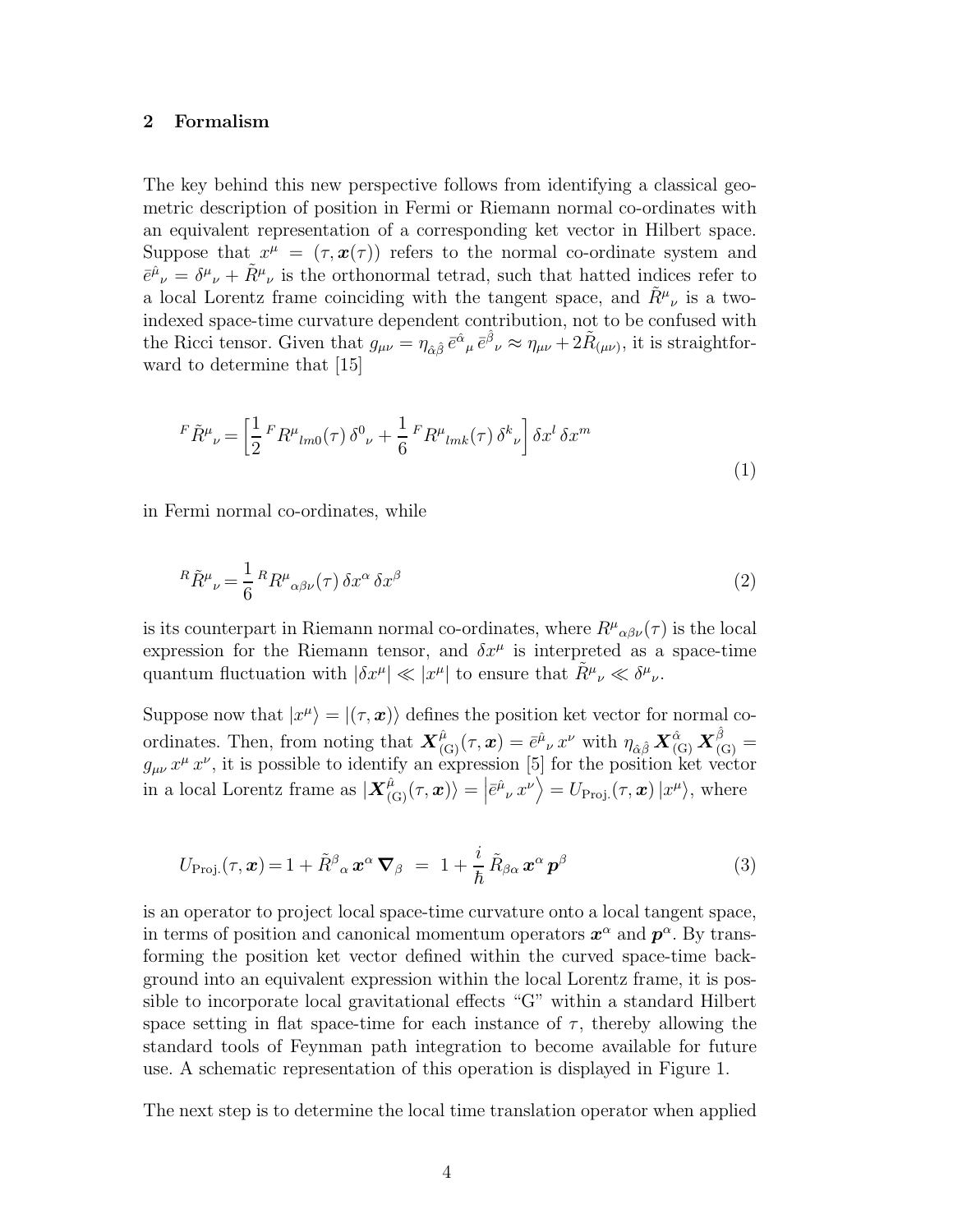to  $|\mathbf{X}^{\hat{\mu}}_{\text{(G)}}(\tau,\mathbf{x})\rangle$  on the local tangent space. By analogy with the geometric description of Lie transport involving  $\tau \to \tau + \Delta \tau$  [12], the transformed position ket vector is denoted by

$$
\left| \mathbf{X}_{\text{(G)}}^{\hat{\mu}} \left( \tau + \Delta \tau, \mathbf{x} + \Delta \mathbf{x} \right) \right\rangle = \left| \mathbf{X}_{\text{(G)}}^{\hat{\mu}} \left( \tau + \Delta \tau, \mathbf{x} + \Delta \mathbf{x} \right) - \Delta \tau \left[ \left( \mathcal{L}_{\xi} \mathbf{X} \right)^{\hat{\mu}} \left( \tau, \mathbf{x} \right) \right] \right\rangle
$$
\n
$$
= \left| \mathbf{X}_{\text{(G)}}^{\hat{\mu}} \left( \tau + \Delta \tau, \mathbf{x} + \Delta \mathbf{x} \right) \right\rangle - \frac{i}{\hbar} \Delta \tau \left( \mathcal{L}_{\xi} \mathbf{X} \right)^{\hat{\nu}} \mathbf{P}_{\hat{\nu}} \left| \mathbf{X}_{\text{(G)}}^{\hat{\mu}} \left( \tau, \mathbf{x} \right) \right\rangle, \tag{4}
$$

where  $(\mathcal{L}_{\xi}X)^{\hat{\mu}} = \xi^{\hat{\nu}}(\nabla_{\hat{\nu}}X^{\hat{\mu}}) - X^{\hat{\nu}}(\nabla_{\hat{\nu}}\xi^{\hat{\mu}})$  is the Lie derivative along some vector field  $\xi^{\hat{\alpha}}$  tangent to the reference worldline, as shown in Figure 1,  $\left| \mathbf{X}_{\text{(G)}}^{\hat{\mu}}(\tau + \Delta \tau, \mathbf{x} + \Delta \mathbf{x}) \right\rangle = \Big|$  $\left[\bar{e}^{\hat{\mu}}{}_{\nu}(x^{\alpha}+\Delta x^{\alpha})\right](x^{\nu}+\Delta x^{\nu})\rangle$ , and  $\mathbf{P}^{\hat{\alpha}}$  is the canonical momentum operator in local Lorentz frame co-ordinates. To demonstrate path integral invariance under reparametrization of  $\tau$ , allow for  $(\mathcal{L}_{\xi}X)^{\hat{\mu}} \to$  $V^0 \left( {\mathcal L}_{\bm{\xi}} {\bm X} \right)^\hat\mu,$  where  $V^0$  is the time component of the four-vector  $V^\mu = \Delta x^\mu / \Delta \tau,$ and serves as the lapse function. Obviously,  $\tau$  is the proper time when  $V^0 = 1$ .

For what follows, assume that all indices are unhatted and refer to local Lorentz frame co-ordinates. By making use of (3), it follows that

$$
\left| \mathbf{X}_{\text{(G)}}^{\prime \mu} \left( \tau + \Delta \tau, \mathbf{x} + \Delta \mathbf{x} \right) \right\rangle = U_{\Delta \tau} (V^{\alpha}, \boldsymbol{\xi}^{\alpha}) \left| \mathbf{X}_{\text{(G)}}^{\mu} \left( \tau, \mathbf{x} \right) \right\rangle, \tag{5}
$$

where

$$
U_{\Delta\tau}(V^{\alpha}, \xi^{\alpha}) = 1 - \frac{i}{\hbar} V^{0} \Delta\tau \left\{ \left[ \delta^{0}_{\alpha} - \mathcal{F}(\tilde{R})_{\alpha\beta} \frac{V^{\beta}}{V^{0}} + (\mathcal{L}_{\xi} X)_{\alpha} \right] + \frac{i}{\hbar} \eta_{\alpha\beta} \tilde{R}_{\lambda\sigma} x^{\sigma} \frac{V^{\beta}}{V^{0}} \mathbf{P}^{\lambda} \right\} \mathbf{P}^{\alpha}
$$
(6)

is the infinitesimal local time translation operator, and

$$
\mathcal{F}(\tilde{R})_{\alpha\beta} = \left(\tilde{R}_{\alpha\beta,\mu} + \frac{1}{2!} \tilde{R}_{\alpha\sigma,\beta\mu} x^{\sigma}\right) \Delta x^{\mu} \n+ \left(\frac{1}{2!} \tilde{R}_{\alpha\beta,\mu\nu} + \frac{1}{3!} \tilde{R}_{\alpha\sigma,\beta\mu\nu} x^{\sigma}\right) \Delta x^{\mu} \Delta x^{\nu} + O\left((\Delta x)^{3}\right).
$$
\n(7)

It should be noted that

$$
U_{\Delta\tau}^{-1}(V^{\alpha}, \xi^{\alpha}) = U_{-\Delta\tau}(V^{\alpha}, \xi^{\alpha}) \neq U_{\Delta\tau}^{\dagger}(V^{\alpha}, \xi^{\alpha}). \tag{8}
$$

The fact that (6) does not satisfy unitarity is not particularly surprising, since it is well-known from spin-1/2 particle quantum mechanics in curved spacetime that the respective Dirac Hamiltonian is not strictly Hermitian [16,17].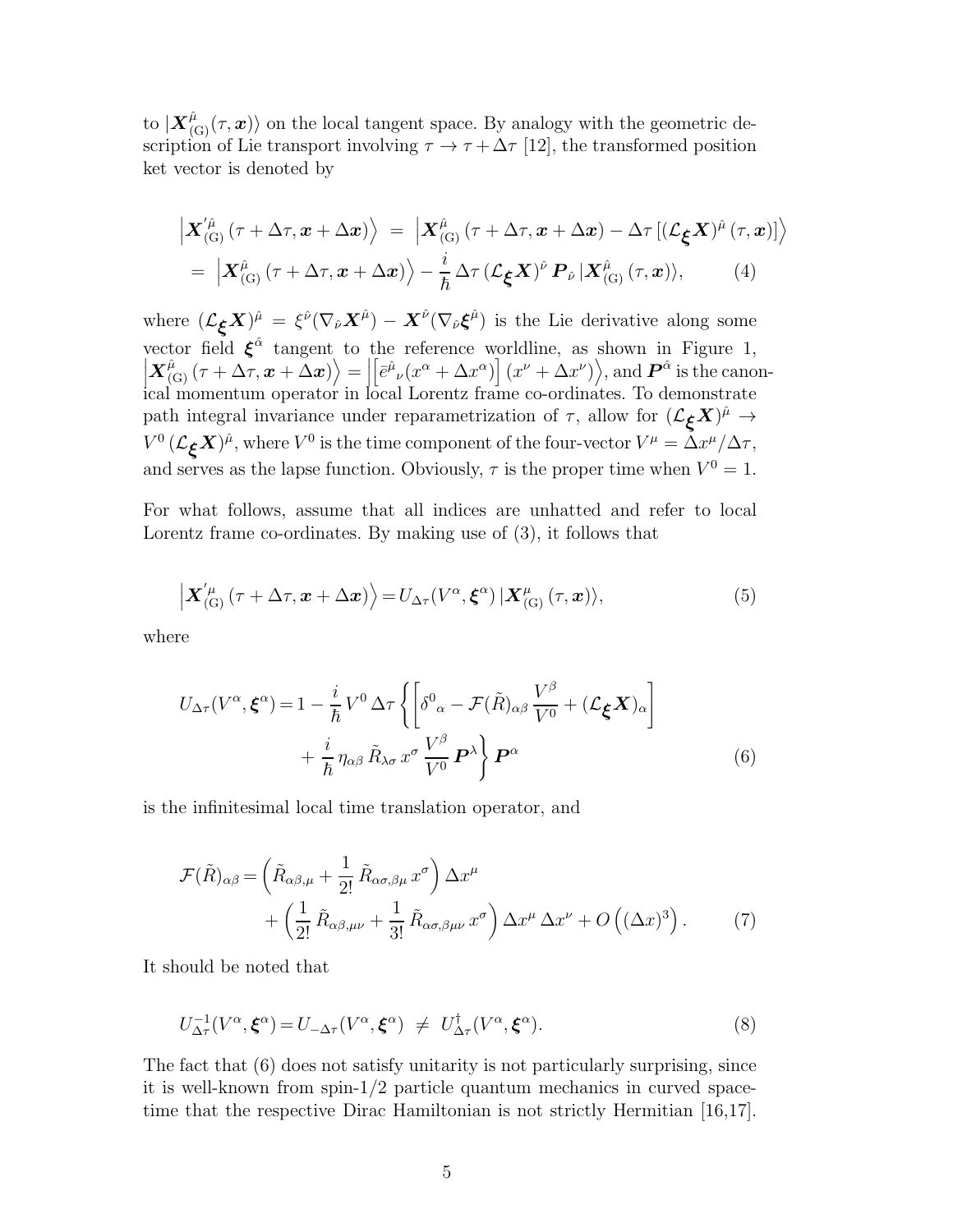At the same time, the explicit coupling of  $\hbar$  with space-time curvature, as found in the last term in (6), has unexpected and important implications, namely the demonstration of quantum mechanical weak equivalence principle violation, as shown later in this Letter.

### 3 Configuration Space Path Integral in Curved Space-Time

#### 3.1 Formal Expression for the Path Integral

Having now obtained (6), it is relatively straightforward to determine the configuration space path integral, though with some subtle new features. Adopting the Heisenberg representation [5] for the initial and final position ket vectors  $\left| \mathbf{X}_{(i)}^{(G)}(\tau_i, \boldsymbol{x}_i) \right\rangle$  and  $\left| \mathbf{X'}_{(f)}^{(G)}(\tau_f, \boldsymbol{x}_f) \right\rangle = U_{(\tau_f - \tau_i)}^{-1}$  $\frac{(-1)}{(\tau_f - \tau_i)}(V^{\alpha}, \boldsymbol{\xi}^{\alpha}) \left| \boldsymbol{X}_{(f)}^{(G)}(\tau_i, \boldsymbol{x}_i) \right\rangle$ , let  $\tau_f - \tau_i = N\Delta\tau$  for integer N, such that the scalar particle propagator can be written as

$$
\left\langle \boldsymbol{X}_{\text{(f)}}^{\text{(G)}}(\tau_{\text{f}}, \boldsymbol{x}_{\text{f}}) \Big| \boldsymbol{X}_{\text{(i)}}^{\text{(G)}}(\tau_{\text{i}}, \boldsymbol{x}_{\text{i}}) \right\rangle = \left\langle \boldsymbol{X}_{\text{(f)}}^{\text{(G)}}(\tau_{\text{i}}, \boldsymbol{x}_{\text{i}}) \Big| U_{N\Delta\tau}^{-1\dagger} \Big| \boldsymbol{X}_{\text{(i)}}^{\text{(G)}}(\tau_{\text{i}}, \boldsymbol{x}_{\text{i}}) \right\rangle = \left\langle \boldsymbol{X}_{\text{(f)}}^{\text{(G)}}(\tau_{\text{i}}, \boldsymbol{x}_{\text{i}}) \Big| \left( \prod_{n=1}^{N} \boldsymbol{1}_{\text{(n)}} U_{\Delta\tau}^{-1\dagger} \right) \boldsymbol{1}_{\text{(0)}} \Big| \boldsymbol{X}_{\text{(i)}}^{\text{(G)}}(\tau_{\text{i}}, \boldsymbol{x}_{\text{i}}) \right\rangle, \tag{9}
$$

where

$$
\mathbf{1}_{(n)} = \int_{-\infty}^{\infty} d^3 \mathbf{X}_{(n)} \left| \mathbf{X}_{(n)}(\tau_n, \mathbf{x}_n) \right\rangle \left\langle \mathbf{X}_{(n)}(\tau_n, \mathbf{x}_n) \right| \tag{10}
$$

is defined in terms of strictly flat space-time position ket vectors. The two extra identity operators  $\mathbf{1}_{(0)}$  and  $\mathbf{1}_{(N)}$  are inserted in order to determine that, to leading order in curvature,

$$
\langle \mathbf{X}_{(0)} | \mathbf{X}_{(i)}^{(G)}(\tau_i, \mathbf{x}_i) \rangle = \int_{-\infty}^{\infty} \frac{d^3 \mathbf{P}_{(0)}}{(2\pi\hbar)^3} \left[ 1 + \frac{i}{\hbar} \tilde{R}_{ij}(\tau_i, \mathbf{x}_i) \mathbf{X}_{(i)}^j \mathbf{P}_{(0)}^i \right] \times \exp \left[ \frac{i}{\hbar} \left( \mathbf{X}_{(0)} - \mathbf{X}_{(i)} \right) \cdot \mathbf{P}_{(0)} \right] \approx \delta^3 \left( \mathbf{X}_{(0)} - \left[ \mathbf{X}_{(i)} - \tilde{R}_{ij}(\tau_i, \mathbf{x}_i) \mathbf{X}_{(i)}^j \hat{\mathbf{x}}^i \right] \right), \qquad (11)
$$

$$
\left\langle \boldsymbol{X}_{\text{(f)}}^{(\text{G})}(\tau_{\text{i}}, \boldsymbol{x}_{\text{i}}) \middle| \boldsymbol{X}_{\text{(N)}} \right\rangle \approx \delta^3 \left( \boldsymbol{X}_{\text{(N)}} - \left[ \boldsymbol{X}_{\text{(f)}} - \tilde{R}_{ij}(\tau_{\text{i}}, \boldsymbol{x}_{\text{i}}) \boldsymbol{X}_{\text{(f)}}^j \hat{\boldsymbol{x}}^i \right] \right). \tag{12}
$$

Given that the Hamiltonian for a free scalar particle is  $H(\mathbf{P}) = \sqrt{\mathbf{P} \cdot \mathbf{P} + m^2}$ ,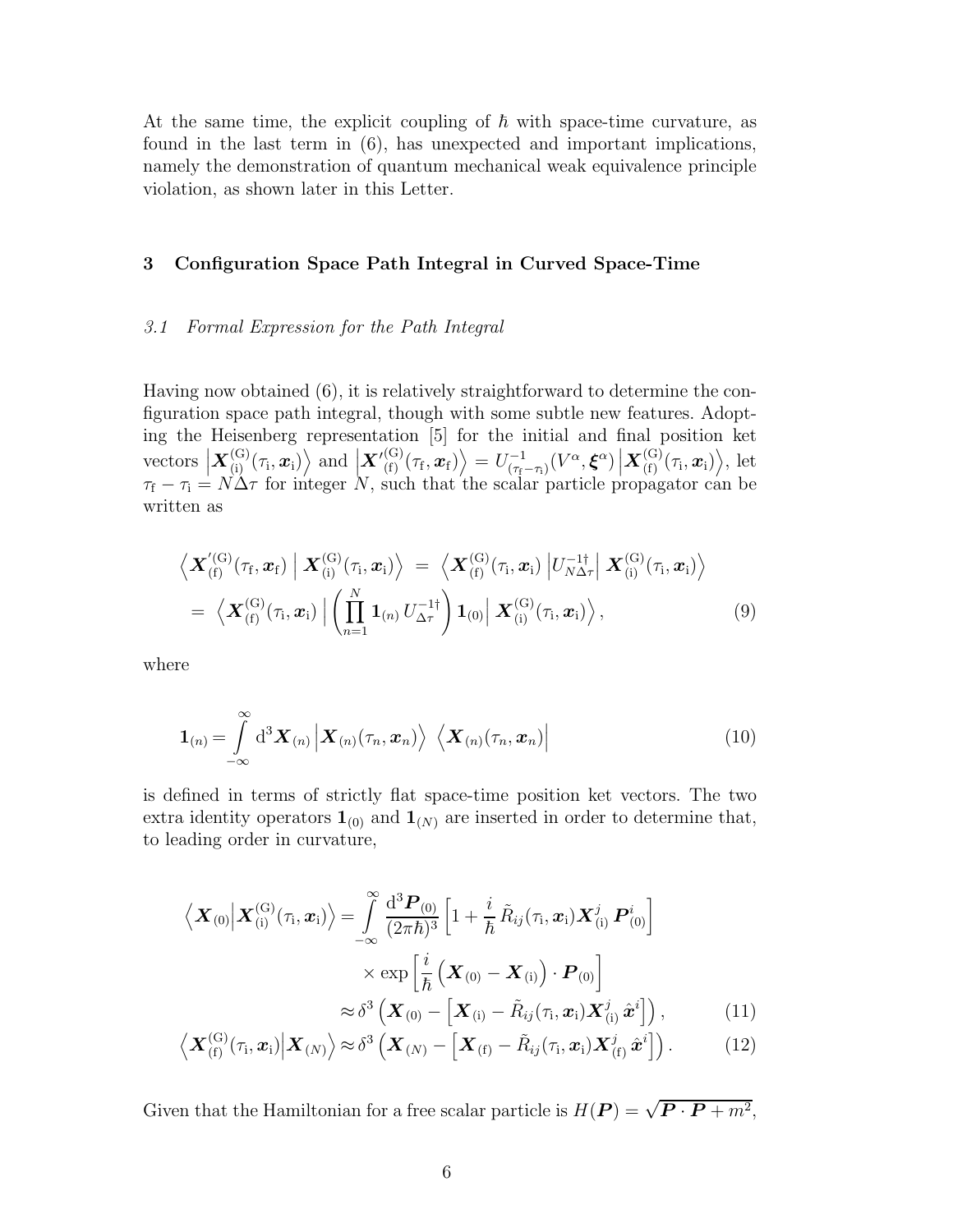it is possible to integrate out the intermediate momentum states exactly to first-order in  $\tilde{R}_{\mu\nu}$ . This is accomplished by employing the integral representation of the modified Bessel function [11,18]

$$
K_{\pm\nu}\left(\mu\beta\right) = \frac{\beta^{-\nu}}{2} e^{-i\nu\pi/2} \int\limits_{0}^{\infty} \mathrm{d}N \, N^{\nu-1} \, \exp\left[\frac{i\,\mu}{2}\left(N - \frac{\beta^2}{N}\right)\right] \,,\tag{13}
$$

for  $\nu = 1/2$ , with Im( $\mu$ ) > 0 and Im( $\mu$  $\beta$ <sup>2</sup>) < 0. Assuming that Im( $\Delta \tau$ )  $\lesssim 0$ and identifying

$$
\mu = -\frac{V^0 \Delta \tau}{\lambda},
$$
\n
$$
\beta = -\frac{i}{m} \left[ 1 - \mathcal{G}(\tilde{R})_{0\alpha} \frac{V^{\alpha}}{V^0} + (\mathcal{L}_{\xi} X)_{0} + \frac{i}{\hbar} \left( \tilde{R}_{0\alpha} x^{\alpha} \frac{V_j}{V^0} - \tilde{R}_{j\alpha} x^{\alpha} \right) \mathbf{P}^j \right]
$$
\n
$$
\times \sqrt{\mathbf{P} \cdot \mathbf{P} + m^2},
$$
\n(15)

where

$$
\mathcal{G}(\tilde{R})_{\mu\nu} = \mathcal{F}(\tilde{R})_{\mu\nu} + \tilde{R}_{\mu\nu} + \tilde{R}_{\mu\alpha,\nu} x^{\alpha} + (\tilde{R}^{\alpha}{}_{\alpha}) \eta_{\mu\nu}, \qquad (16)
$$

and  $\lambda = \hbar/m$  is the scalar particle's reduced Compton wavelength, (9) can be recast into Gaussian form with respect to integration over  $P_{(n)}$  at local time  $\tau(n)$ .

Much of the relevant details for computing the free-particle scalar propagator are deferred to the forthcoming longer publication [13]. However, it is relatively straightforward to demonstrate that when  $V^0 \Delta \tau \to d\tau$ ,  $(V^0 \Delta \tau)^{-1} \to \delta(0)$ , and  $V^{\mu}/V^0 \rightarrow \dot{x}^{\mu}(\tau) = (1, \dot{\boldsymbol{x}}(\tau))$ , the integration measure for the skeletonized path integral becomes

$$
\lim_{N \to \infty} \left( \frac{1}{2\pi \lambda i V^0 \Delta \tau} \right)^{3N/2} \prod_{n=0}^{N} \int_{-\infty}^{\infty} d^3 \mathbf{X}_{(n)} \to \int \mathcal{D} \left[ \mathbf{X}(\tau) \right], \tag{17}
$$

and the configuration space propagator in curved space-time becomes

$$
\left\langle \boldsymbol{X}'^{(G)}_{(f)}(\tau_{f}, \boldsymbol{x}_{f}) \mid \boldsymbol{X}^{(G)}_{(i)}(\tau_{i}, \boldsymbol{x}_{i}) \right\rangle = \int \mathcal{D} \left[ \boldsymbol{X}(\tau) \right] \exp \left[ \frac{i}{\hbar} \int_{\tau_{i}}^{\tau_{f}} d\tau \, L^{(G)}_{(Re, 0)} \right] \times \exp \left[ \frac{i}{\hbar} \int_{\tau_{i}}^{\tau_{f}} d\tau \left( L^{(G)}_{(Re, 1)} + i \left[ L^{(G)}_{(Im, 0)} + \lambda \, \delta(0) \, L^{(G)}_{(Im, 1)} \right] \right) \right], \tag{18}
$$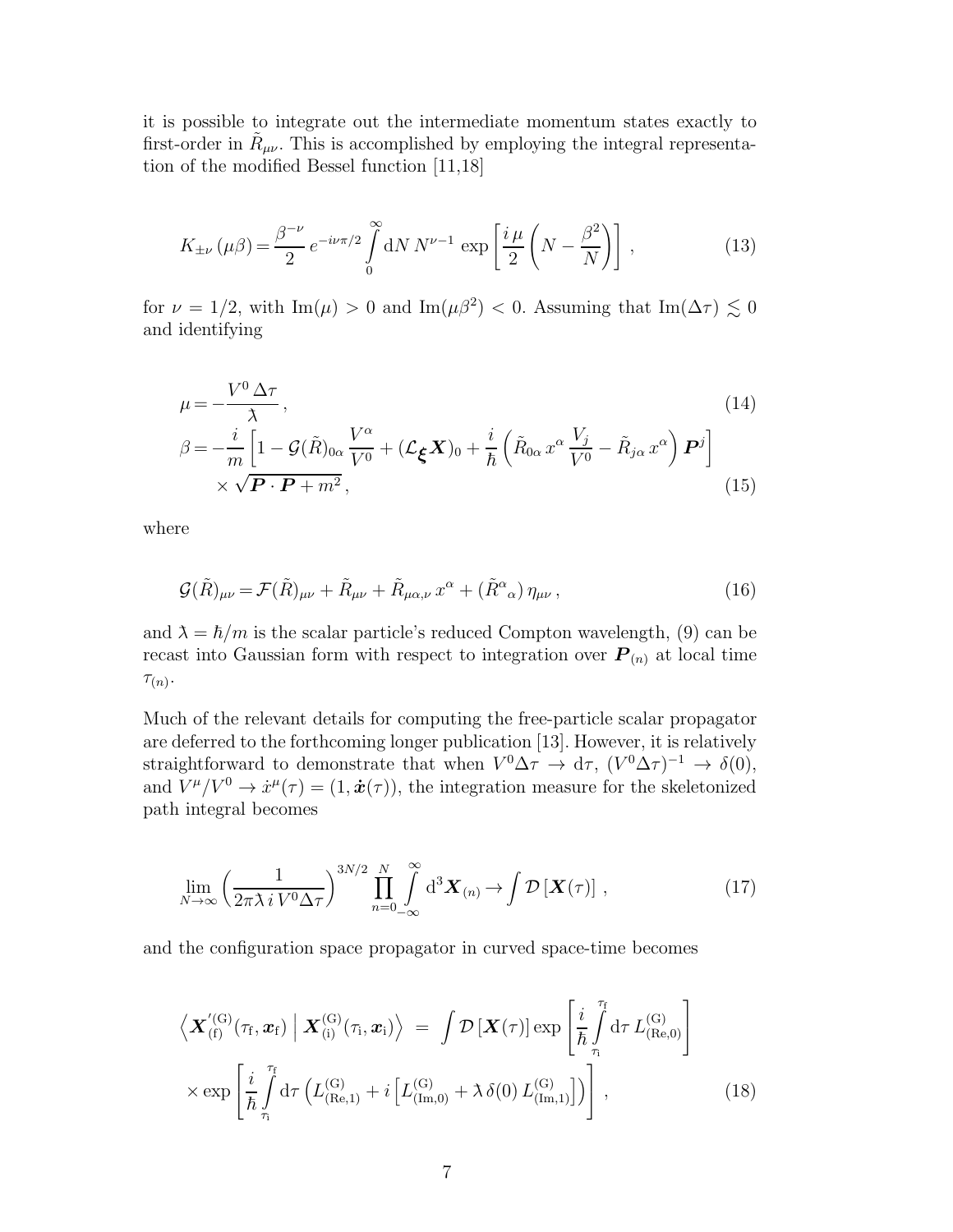where the free-particle Lagrangian  $L^{(G)}(\tau, \mathbf{x}(\tau), \dot{\mathbf{x}}(\tau)) = L^{(G)}_{(Re, 0)} + L^{(G)}_{(Re, 1)} +$  $i\left[L_{(\text{Im},0)}^{(\text{G})} + \lambda \delta(0) L_{(\text{Im},1)}^{(\text{G})}\right]$  is expressed in terms of

$$
L_{\text{(Re,0)}}^{\text{(G)}} = -m \left[ 1 - \frac{1}{2} \left\{ 2 \mathcal{G}(\tilde{R})_{(00)} + 4 \mathcal{G}(\tilde{R})_{(0j)} \dot{x}^j + \left[ \eta_{ij} + 2 \mathcal{G}(\tilde{R})_{(ij)} \right] \dot{x}^i \dot{x}^j \right\} \right]
$$
  

$$
\approx -m \left[ -g_{\mu\nu}^{\text{(eff.)}} \dot{x}^\mu \dot{x}^\nu \right]^{1/2}, \qquad g_{\mu\nu}^{\text{(eff.)}} = \eta_{\mu\nu} + 2 \mathcal{G}(\tilde{R})_{(\mu\nu)}, \qquad (19)
$$

the expected free-particle Lagrangian in curved space-time that generates the geodesic equation, along with

$$
L_{\text{(Re,1)}}^{(\text{G})} = -m\left\{ (\mathcal{L}_{\xi}X)_{\mu} + 2\left[ (\mathcal{L}_{\xi}X)_{0}\delta^{0}_{\mu} - \mathcal{G}(\tilde{R})_{0\mu} \right] \eta_{ij} \dot{x}^{i} \dot{x}^{j} \right\} \dot{x}^{\mu}, \qquad (20)
$$
  
\n
$$
L_{\text{(Im,0)}}^{(\text{G})} = m\left\{ \lambda \left[ (\mathcal{L}_{\xi}X)^{\alpha}_{,\alpha} - \mathcal{H}(\tilde{R})_{\alpha} \dot{x}^{\alpha} \right] + \frac{1}{2\lambda} \tilde{R}_{k\alpha} x^{\alpha} \dot{x}^{k} \left( 1 - 3 \eta_{ij} \dot{x}^{i} \dot{x}^{j} \right) \right. \\ \left. - \frac{1}{\lambda} \tilde{R}_{0\alpha} x^{\alpha} \left( 1 - 3 \eta_{ij} \dot{x}^{i} \dot{x}^{j} \right) \left( 1 - \eta_{kl} \dot{x}^{k} \dot{x}^{l} \right) \right\}, \qquad (21)
$$
  
\n
$$
L_{\text{(Im,1)}}^{(\text{G})} = m\left\{ \frac{3}{2} \left[ (\mathcal{L}_{\xi}X)_{0} - \mathcal{G}(\tilde{R})_{00} \right] + \frac{5}{2} \left[ (\mathcal{L}_{\xi}X)_{j} - \mathcal{G}(\tilde{R})_{j0} \right] \dot{x}^{j} - \frac{5}{4} \left[ \eta_{ij} + 2 \mathcal{G}(\tilde{R})_{(ij)} \right] \dot{x}^{i} \dot{x}^{j} + \left[ (\mathcal{L}_{\xi}X)_{0} - \mathcal{G}(\tilde{R})_{0\mu} \dot{x}^{\mu} \right] \eta_{ij} \dot{x}^{i} \dot{x}^{j} \right\},
$$

where

$$
\mathcal{H}(\tilde{R})_{\mu} = \mathcal{F}(\tilde{R})^{\alpha}{}_{\mu,\alpha} + \tilde{R}^{\alpha}{}_{\alpha,\mu} \,, \tag{23}
$$

(22)

and

$$
\boldsymbol{X}^{(\mathrm{G})}(\tau_{(\mathrm{i},\mathrm{f})}) = \boldsymbol{X}(\tau_{(\mathrm{i},\mathrm{f})}) - \tilde{R}_{ij}(\tau_{\mathrm{i}},\boldsymbol{x}_{\mathrm{i}}) \boldsymbol{X}^{j}(\tau_{(\mathrm{i},\mathrm{f})}) \hat{\boldsymbol{x}}^{i}
$$
(24)

from (11) and (12) in the continuum limit.

#### 3.2 Physical Consequences

Even at a purely formal level, there are some valuable insights to be gained from a preliminary analysis of (18). First, it contains the correct free-particle Lagrangian (19) in the weak-field limit, with additional terms in (20) that both preserve the conservation of probability and satisfy the weak equivalence principle. In contrast, all the probability violating contributions due to curvature, namely (21) and (22), show a direct coupling of  $\lambda$  with the gravitational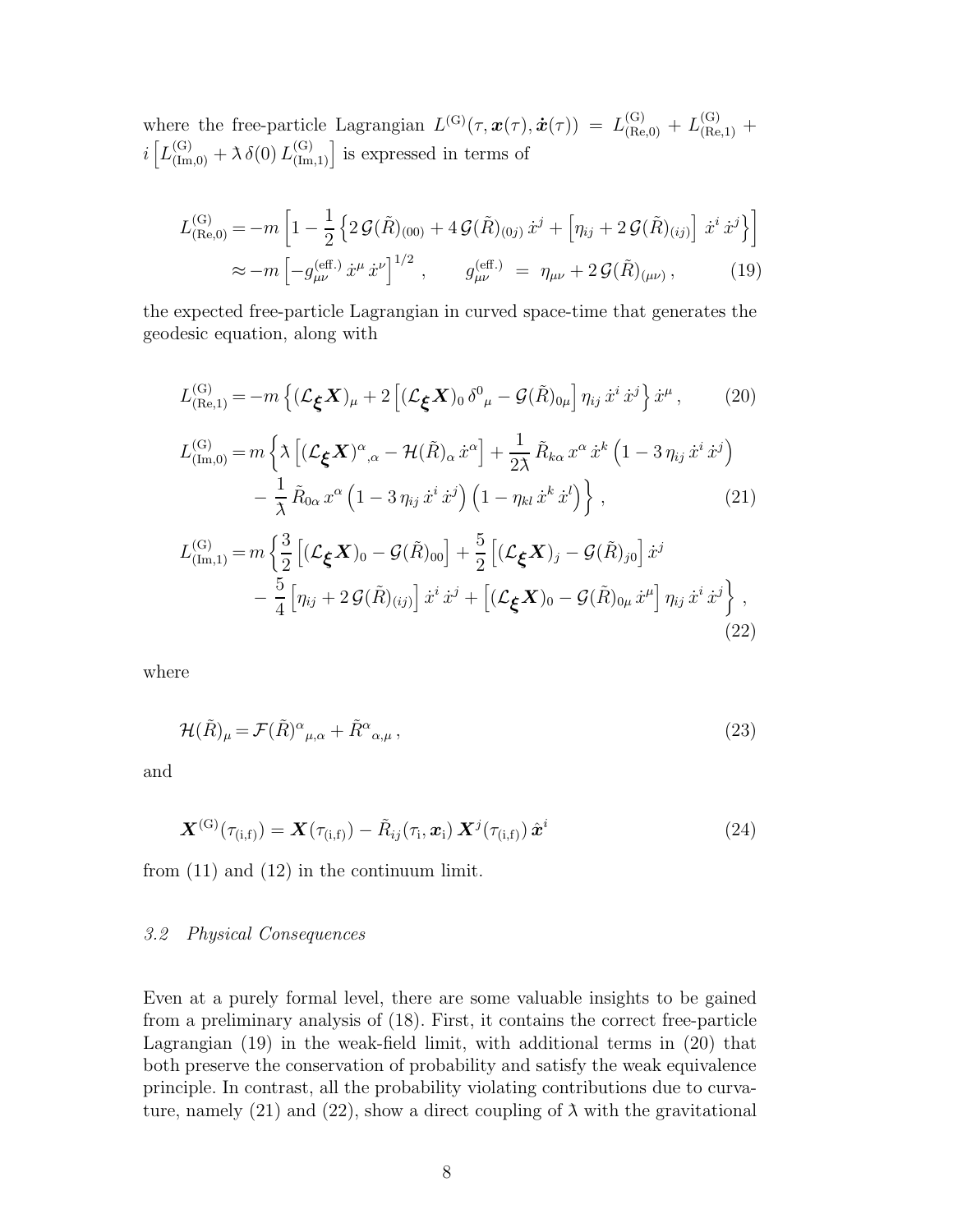background, yielding a quantum violation of the weak equivalence principle at the Compton wavelength scale.

The fact that *only* the probability non-conserving terms in the scalar propagator are responsible for weak equivalence principle violation is especially interesting and deserves careful analysis. In particular, it is straightforward to see that, under the interchange of  $\tau_i \leftrightarrow \tau_f$  and primed-to-unprimed ket vector notation in (18) followed by taking its Hermitian conjugate, the transformed scalar propagator now reveals the existence of a time reversal symmetry breakdown, precisely due to (21) and (22). This observation may provide a potentially satisfactory reason for why there exists a macroscopic preference for time to propagate in the forward direction only. Given that there is already some potential evidence for weak equivalence principle violation at the Compton wavelength scale in the context of spin-1/2 particle propagation in curved space-time [17], this particular observation gained from (18) is worthy of future exploration.

## 4 Regularization of the Path Integral

### 4.1 Cartesian Co-ordinates

Explicit evaluation of (18) in skeletonized form is a straightforward exercise involving multiple Gaussian integrations with respect to  $\prod_{n=1}^{N-1} d^3 \mathbf{X}_{(n)}$ . However, it is necessary to then regularize the propagator in order to remove all of its singular contributions in the limit as  $V^0 \to 0$ . Normally, this involves describing (18) according to the ansatz

$$
\left\langle \mathbf{X}'^{(\mathrm{G})}_{(\mathrm{f})}(\tau_{\mathrm{f}}, \mathbf{x}_{\mathrm{f}}) \middle| \mathbf{X}^{(\mathrm{G})}_{(\mathrm{i})}(\tau_{\mathrm{i}}, \mathbf{x}_{\mathrm{i}}) \right\rangle_{(\mathrm{reg.})} \equiv \left( \frac{1}{2\pi\lambda i V^{0}(\tau_{\mathrm{f}} - \tau_{\mathrm{i}})} \right)^{3/2} \times \exp \left[ \frac{i}{2} \frac{m}{\hbar} \frac{\left( \eta_{\mu\nu} \Delta \mathbf{X}^{\mu}_{(\mathrm{i} \to \mathrm{f})} \Delta \mathbf{X}^{\nu}_{(\mathrm{i} \to \mathrm{f})} \right)}{V^{0}(\tau_{\mathrm{f}} - \tau_{\mathrm{i}})} \right] \sum_{k=0}^{\infty} a_{k}(x^{\mu}_{\mathrm{i}}, x^{\mu}_{\mathrm{f}}) \left( i V^{0} \right)^{k} , \tag{25}
$$

where  $\Delta \boldsymbol{X}_{(i\to f)}^{\mu} = \boldsymbol{X}_{(f)}^{\mu} - \boldsymbol{X}_{(i)}^{\mu}$  and  $a_k(x_i^{\mu})$  $\mu_{\rm i}^{\mu}$ ,  $x_{\rm f}^{\mu}$  $_{\rm f}^{\mu}$ ) are the curvature-dependent Seeley-DeWitt coefficients [3,8,19], whose values are determined from solving the heat kernel equation. For (18) in skeletonized form, it so happens that it is unnecessary to perform this calculation to achieve this objective, since the propagator prior to the Gaussian integrations can easily be put into power series form consistent with  $(25)$ , such that all inverse powers of  $V^0$  are identified by inspection alone and subsequently removed by hand.

While the relevant details of this computation are deferred to the aforemen-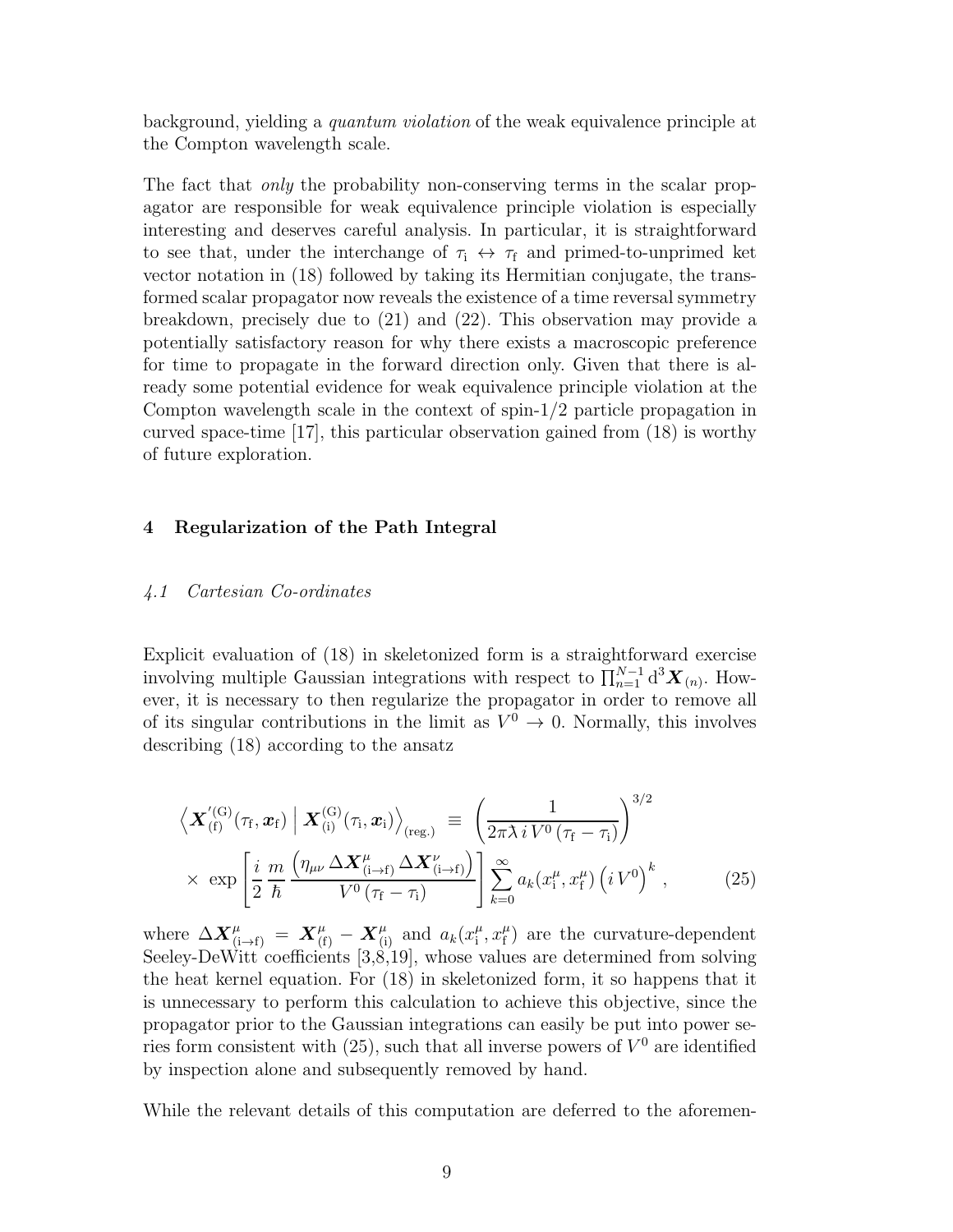tioned longer publication [13], it follows that the regularized scalar particle propagator is

$$
\left\langle \mathbf{X}_{\text{(f)}}^{\prime\text{(G)}}(\tau_{\text{f}},\mathbf{x}_{\text{f}}) \middle| \mathbf{X}_{\text{(i)}}^{\text{(G)}}(\tau_{\text{i}},\mathbf{x}_{\text{i}}) \right\rangle_{\text{(reg.)}} =
$$
\n
$$
\lim_{N \to \infty} \left( \frac{1}{2\pi \lambda i V^{0}(\tau_{\text{f}} - \tau_{\text{i}})} \right)^{3/2} \exp \left[ \frac{i}{2} \frac{m}{\hbar} \frac{\left( \eta_{\mu\nu} \Delta \mathbf{X}_{\text{(i}}^{\mu} \Delta \mathbf{X}_{\text{(i)}^{\mu}}^{\nu} \right)}{V^{0}(\tau_{\text{f}} - \tau_{\text{i}})} \right]
$$
\n
$$
\times \sum_{k=0}^{\infty} \sum_{n=1}^{N} \frac{1}{k!} \left\{ \left[ C_{\text{(n)}}^{(k,0)}(x^{\mu}) + \sum_{l=1}^{4} \frac{k!}{(k+l)!} \left( \frac{-i}{2N} \right)^{l} \frac{C_{\text{(n)}}^{(k+l,l)}(x^{\mu})}{\lambda^{l}} \right] + \exp \left[ \frac{n}{N} \Delta \mathbf{X}_{\text{(i)}^{\alpha} + \beta}^{\alpha} \frac{\partial}{\partial x^{\alpha}} \right] \left[ C_{\text{(L,n)}}^{(k,0)}(x^{\mu}) + \sum_{l=1}^{2} \frac{k!}{(k+l)!} \left( \frac{-i}{2N} \right)^{l} \frac{C_{\text{(L,n)}}^{(k+l,l)}(x^{\mu})}{\lambda^{l}} \right] \right\}
$$
\n
$$
\times \left( \frac{-i V^{0} \Delta \tau}{2\lambda} \right)^{k} \exp \left[ -i \frac{m}{\hbar} \left( \frac{\tilde{R}_{\text{(ij)}}(\tau_{\text{i}},\mathbf{x}_{\text{i}}) \Delta \mathbf{X}_{\text{(i)}^{\alpha} + \beta}^{\nu} \Delta \mathbf{X}_{\text{(i)}^{\beta} + \beta}^{\nu} \right) \right], \qquad (26)
$$

where  $N\Delta\tau = \tau_f - \tau_i \equiv 1$  and, to leading-order in curvature, the coefficients  $C_{(n)}^{(k,l)}$  $C^{(k,l)}_{(n)}(x^\mu)$  and  $C^{(k,l)}_{(\mathcal{L},n)}$  $\mathcal{L}^{(k,l)}_{(\mathcal{L},n)}(x^\mu)$ —the latter of which are proportional to  $(\mathcal{L}_{\bm{\xi}}\bm{X})^{\mu}(\tau_{\mathrm{i}},\bm{x}_{\mathrm{i}})$  are generally *complex-valued*. Again, only the probability non-conserving imaginary parts denote a quantum violation of the weak equivalence principle via the explicit coupling of  $m$  to the gravitational background, as evidenced in the case of  $l = 0$ , where

$$
C_{(n)}^{(k,0)}(x^{\mu}) = 1 - \left(2k - \frac{3}{2}\right) \mathcal{G}(\tilde{R})_{00} + 2i k \left(\lambda \mathcal{H}(\tilde{R})_0 + \frac{1}{\lambda} \tilde{R}_{00} \tau_{(n)} + \frac{1}{\lambda} \tilde{R}_{0j} \left[\mathbf{X}_{(i)}^j + \frac{n}{N} \Delta \mathbf{X}_{(i \to f)}^j\right]\right),
$$
\n(27)

$$
C_{(\mathcal{L},n)}^{(k,0)}(x^{\mu}) = \left(2k - \frac{3}{2}\right)(\mathcal{L}_{\xi}X)_{0}(\tau_{\mathrm{i}}, x_{\mathrm{i}}) - 2i k \lambda (\mathcal{L}_{\xi}X)^{\alpha}{}_{,\alpha}(\tau_{\mathrm{i}}, x_{\mathrm{i}}).
$$
 (28)

In addition to these new physical predictions, there also emerges the prediction of a curvature-dependent and gauge-invariant overall phase factor in the propagator, as found in the final line of (26), that is dependent upon the spatial separation between the initial and final position states. This phase factor can be interpreted as a manifestation of the gravitational Aharonov-Bohm effect [20–24] and Berry's phase [25–27], each of which are the subjects of extensive study already. Such an effect to come from the path integral should reveal important consequences that are also worthy of future consideration.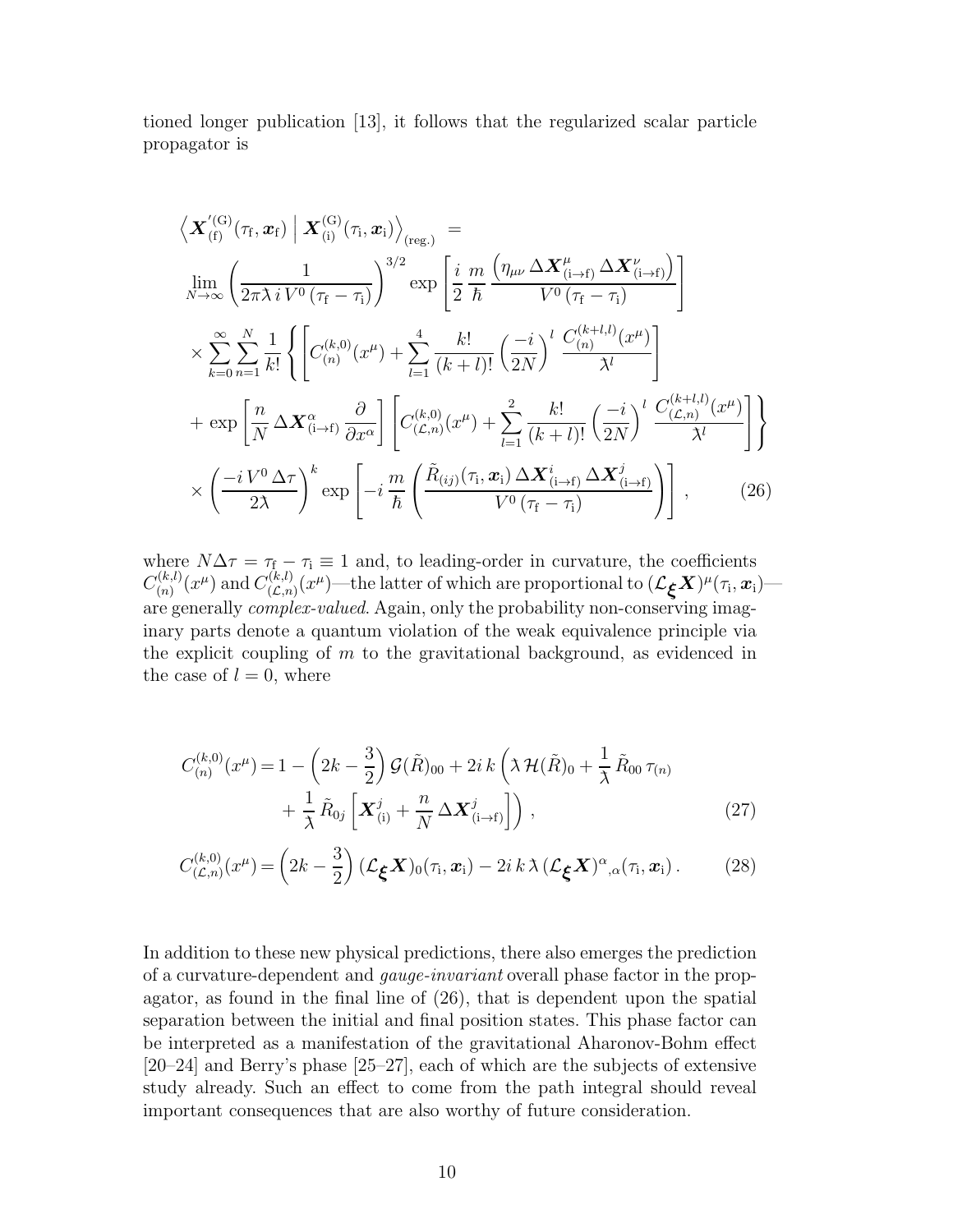## 4.2 Curvilinear Co-ordinates

It is also straightforward to evaluate (18) in terms of curvilinear co-ordinates, following the established techniques first put forward by Kleinert [3,4]. This is done by letting  $\mathbf{X}^{\mu}(\tau,\mathbf{x}) = \mathbf{X}^{\mu}(\tau,\mathbf{x}(q))$ , where q are the generalized spatial curvilinear co-ordinates. Following Kleinert's treatment of the integration measure  $\prod_{n=1}^{N-1} d^3 \bm{X}_{(n)} \to \prod_{n=1}^{N-1} d^3 (\Delta \bm{X}_{(n)})$  to integrate over  $\Delta \bm{X}^j_{(n)}$  in terms of the pre-point description of  $\boldsymbol{X}_{(n)}^j = \boldsymbol{X}_{(n-1)}^j + \Delta \boldsymbol{X}_{(n)}^j = \boldsymbol{X}_{(0)}^j + \sum_{k=1}^n \Delta \boldsymbol{X}_{(k)}^j$ , it follows that  $d^3(\Delta \mathbf{X}_{(n)}) \to d^3(\Delta q_{(n)}) J(q_{(n)})$ , where  $J(q_{(n)})$  is the Jacobian expressed in terms of the affine connection  $\hat{\Gamma}^i_{jk}(\tau_{(n)})$  which satisfies the geodesic equation [3,4]

$$
\frac{\mathrm{d}^2 q_{(n)}^i}{\mathrm{d}\tau^2} + \hat{\Gamma}^i{}_{jk}(\tau_{(n)}) \frac{\mathrm{d} q_{(n)}^j}{\mathrm{d}\tau} \frac{\mathrm{d} q_{(n)}^k}{\mathrm{d}\tau} = 0
$$
\n(29)

for spatial curvature in the absence of torsion. This ensures that the shorttime action to connect infinitesimally separated events in space-time describes classical motion in the presence of a locally curved background.

Again, with more details to be shown in the longer publication [13], it is determined that the regularized scalar particle propagator in curvilinear coordinates takes the form

$$
\langle \mathbf{X}_{\text{(f)}}^{\prime(\text{G})}(\tau_{\text{f}}, \mathbf{x}_{\text{f}}) | \mathbf{X}_{\text{(i)}}^{\text{(G)}}(\tau_{\text{i}}, \mathbf{x}_{\text{i}}) \rangle_{\text{(reg.)}} =
$$
\n
$$
\lim_{N \to \infty} \exp \left[ -\frac{i}{2} \frac{N \Delta \tau}{\lambda V^0} \right] \exp \left[ \left( i \lambda V^0 \Delta \tau \right) \sum_{s=1}^{N-1} \mathcal{N}_{\text{(0)}}(\hat{\Gamma}_{\text{(s)}}) \right]
$$
\n
$$
\times \left( \frac{1}{2\pi \lambda i V^0 \Delta \tau} \right)^{3/2} \exp \left[ \frac{i}{2} \frac{m}{\hbar} \frac{\left( \eta_{ij} \Delta \mathbf{X}_{\text{(N)}}^{\mu} \Delta \mathbf{X}_{\text{(N)}}^{\nu} \right)}{V^0 \Delta \tau} \right]
$$
\n
$$
\times \sum_{k=0}^{\infty} \sum_{n=1}^{N} \frac{1}{k!} \left\{ \left[ \left\langle C_{\text{(n)}}^{(k,0)}(x^{\mu}) \right\rangle + \sum_{l=1}^{4} \frac{k!}{(k+l)!} \left( \frac{-i}{2N} \right)^l \frac{\left\langle C_{\text{(n)}}^{(k+l,l)}(x^{\mu}) \right\rangle}{\lambda^l} \right]
$$
\n
$$
+ \exp \left[ N \Delta \tau \frac{\partial}{\partial \tau} \right] \exp \left[ \Delta \mathbf{X}_{\text{(N)}}^j \frac{\partial}{\partial x^j} \right] \exp \left[ \left( i \lambda V^0 \Delta \tau \right) \left\{ \frac{1}{2} \bar{h}^{ab} \frac{\partial}{\partial q^a} \frac{\partial}{\partial q^b} \right. \right.
$$
\n
$$
+ \sum_{s=1}^{N-1} \left[ \mathcal{N}_{\text{(2,1)}}^a(\hat{\Gamma}_{\text{(s)}}) \frac{\partial}{\partial q^a} + \left( i \lambda V^0 \Delta \tau \right) \mathcal{N}_{\text{(2,2)}}^{\text{(b)}}(\hat{\Gamma}_{\text{(s)}}) \frac{\partial}{\partial q^a} \frac{\partial}{\partial q^b} \right. \right.
$$
\n
$$
+ \left( i \lambda V^0 \Delta \tau \right)^2 \
$$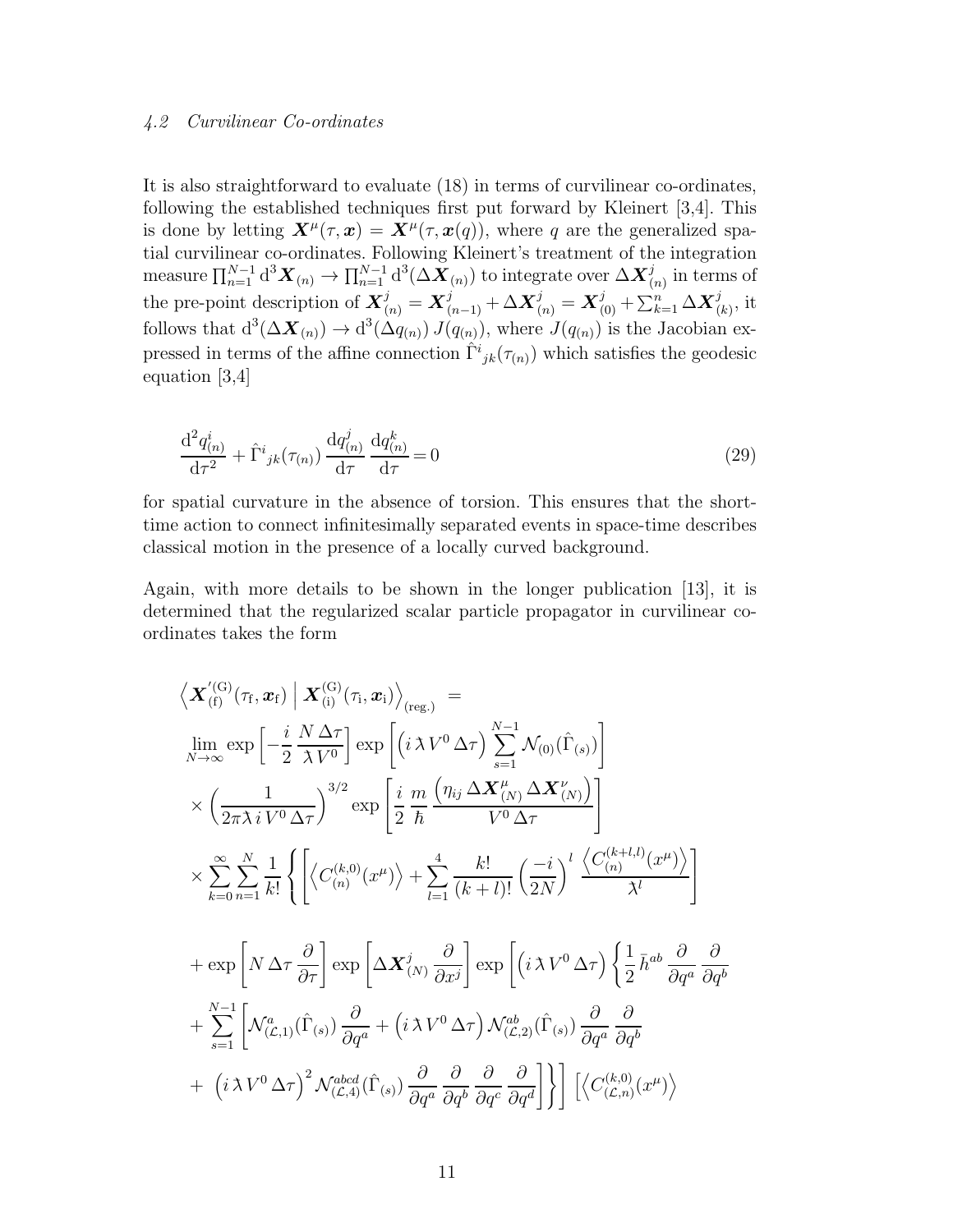$$
+\sum_{l=1}^{2} \frac{k!}{(k+l)!} \left(\frac{-i}{2N}\right)^l \frac{\left\langle C_{(\mathcal{L},n)}^{(k+l,l)}(x^{\mu}) \right\rangle}{\lambda^l} \left[\left(\frac{-i V^0 \Delta \tau}{2\lambda}\right)^k,\right] \tag{30}
$$

where  $\bar{h}^{ab} = \eta^{ij} (\partial q^a / \partial x^i) (\partial q^b / \partial x^j)$  is the inverse of the induced metric  $h_{ab} =$  $\eta_{ij}$   $(\partial x^i/\partial q^a)$   $(\partial x^j/\partial q^b)$  in curvilinear co-ordinates,  $\mathcal{N}^{abc\cdots}(\hat{\Gamma})$  is a multi-indexed function of the affine connection, and  $\langle C^{(k,l)}(x^{\mu}) \rangle$  in (30) comprises of terms coupled to even powers of  $\Delta \textbf{\textit{X}}_{(n)}^{j}$  that survive the integration over  $d^{3}(\Delta \textbf{\textit{X}}_{(n)}),$ with  $\mathbf{X}_{(0,N)} = \mathbf{X}^{(G)}(\tau_{(i,f)})$  from (24).

## 5 Conclusion

This Letter demonstrates a fundamentally different approach to path integral quantum mechanics in curved space-time for a scalar relativistic particle, strongly motivated by Feynman's original vision of a sum-over-histories, but in terms of propagation due to a non-unitary local time translation operator that incorporates local curvature contributions. It reveals what appear to be significant physical predictions, with potentially broad implications concerning quantum mechanical interactions in a non-trivial gravitational field.

From this approach shown above, a configuration space propagator for a particle of mass m is derived that reveals the prediction of a quantum violation of the weak equivalence principle at the Compton wavelength scale, some twenty orders of magnitude larger than the Planck scale if m is a subatomic particle. This indicates the significant potential for identifying fundamental relationships between quantum matter and space-time curvature that would otherwise be obscured from view by adopting a strictly unitary time translation perspective. The fact that only the probability non-conserving contributions to the propagator violate the weak equivalence principle suggests the prediction that time reversal symmetry is satisfied *only* at a strictly classical length scale, and that its breakdown results in a preferred arrow of time motivated by quantum mechanics alone. Furthermore, there exists the prediction of a curvature-dependent and gauge-invariant phase factor identified as the gravitational analogue of the Aharonov-Bohm effect and Berry's phase, worthy of a deeper investigation to probe its physical consequences.

It is worthwhile to consider further developments of this approach when applied to non-zero integer and half-integer spin particles [28]. The results derived from this treatment may provide the foundation for later considering a many-body particle treatment in curved space-time, ultimately leading towards an alternative approach to quantum field theory in curved space-time that may be compared with established approaches contained within the literature [8].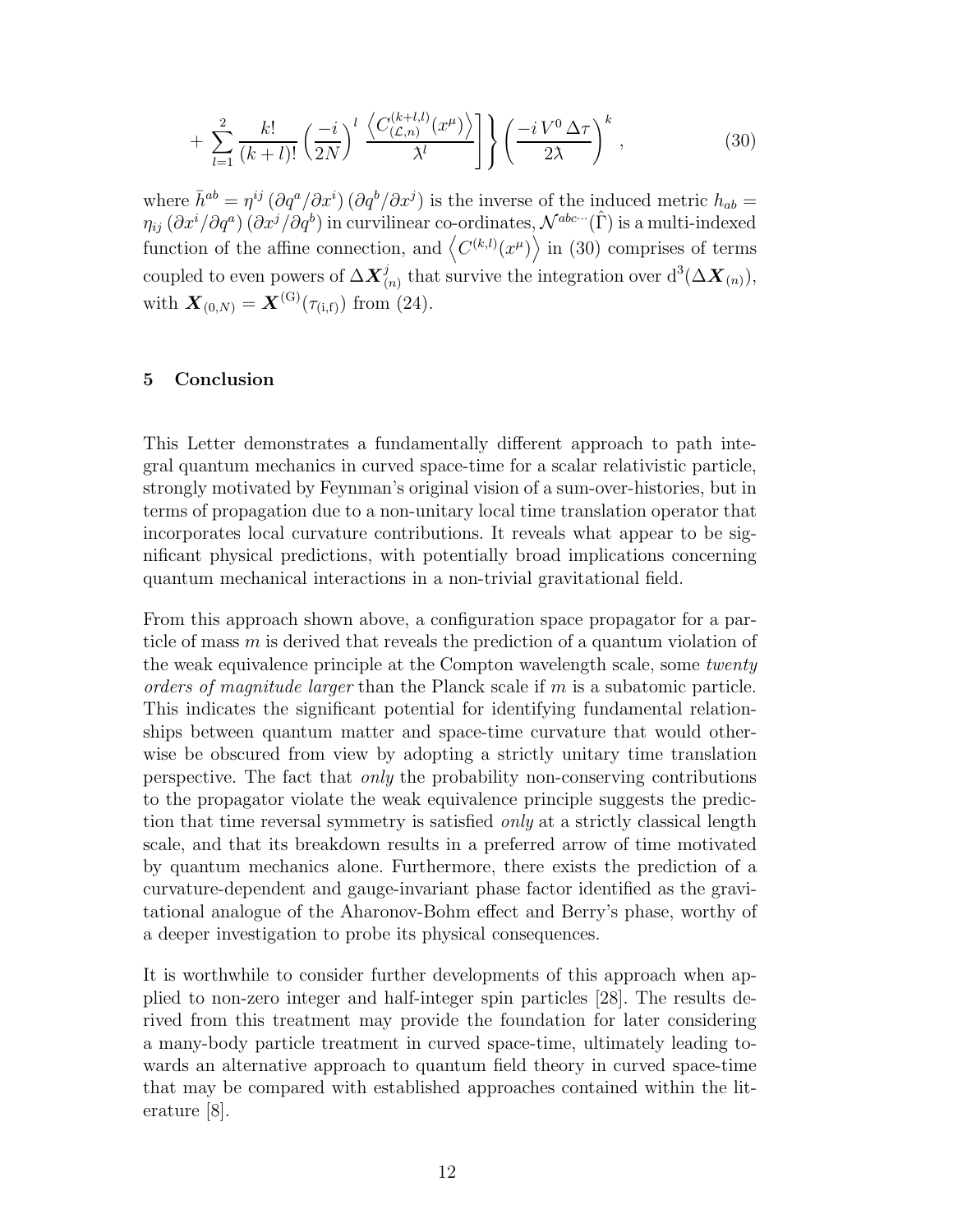#### 6 Acknowledgements

The authors thank Lewis Ryder for helpful comments and suggestions regarding this Letter.

#### References

- [1] R.P. Feynman, Rev. Mod. Phys. 20 (1948) 367.
- [2] R.P. Feynman and A.R. Hibbs, Quantum Mechanics and Path Integrals, McGraw-Hill, New York, 1965.
- [3] H. Kleinert, Path Integrals in Quantum Mechanics, Statistics, Polymer Physics, and Financial Markets, fifth ed., World Scientific, Singapore, 2009.
- [4] H. Kleinert, Mod. Phys. Lett. A 24 (1989) 2329.
- [5] J.J. Sakurai, Modern Quantum Mechanics: Revised Edition, Addison-Wesley, Don Mills, 1994.
- [6] F. Bastianelli and P. van Nieuwenhuizen, Path Integrals and Anomalies in Curved Space, Cambridge, New York, 2006.
- [7] B.S. DeWitt, Rev. Mod. Phys. 29 (1957) 377.
- [8] L. Parker and D. Toms, Quantum Field Theory in Curved Spacetime: Quantized Fields and Gravity, Cambridge, New York, 2009.
- [9] L. Parker, Phys. Rev. D 19 (1979) 438.
- [10] F. Bastianelli and O. Corradini, Phys. Rev. D 60 (1999) 044014.
- [11] R. Ferraro, Phys. Rev. D 45 (1992) 1198.
- [12] E. Poisson, A Relativist's Toolkit: The Mathematics of Black-Hole Mechanics, Cambridge, New York, 2004.
- [13] D. Singh and N. Mobed, in preparation.
- [14] C.S. Misner, K.S. Thorne, and J.A. Wheeler, Gravitation, W.H. Freeman & Co., San Francisco, 1973.
- [15] E. Poisson, Living Rev. Relativity, 7, 6 (2004). [Online Article]: cited October 21, 2010, http://www.livingreviews.org/lrr-2004-6.
- [16] L. Parker, Phys. Rev. D 22 (1980) 1922.
- [17] D. Singh and N. Mobed, Class. Quantum Grav. 26 (2009) 185007.
- [18] I.S. Gradshteyn and I.M. Ryzhik, Table of Integrals, Series, and Products, 7th Edition, Academic Press, Burlington, 2007.